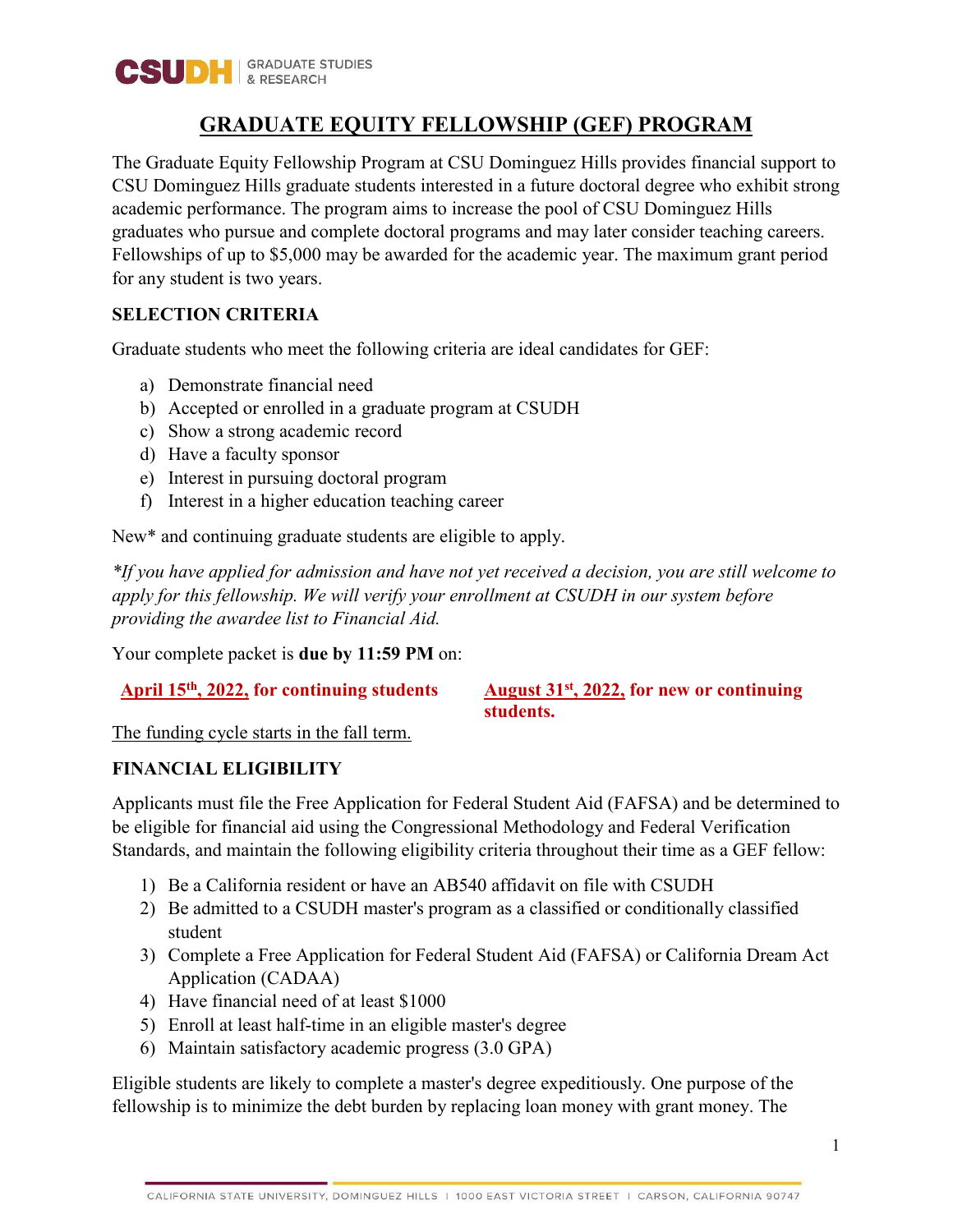

fellowship aims to enable students to complete their programs more quickly than would otherwise be possible. Graduate fellows are encouraged to continue onto doctoral programs and to consider faculty careers.

### **PROGRAM REQUIREMENTS**

- Must work with a faculty member in your department who will collaborate with you on projects related to your area of research
- Must maintain a 3.0 GPA in 6 or more semester units per consecutive term to be considered for continuing participation
- Must agree to participate in group meetings and ongoing advising
- Must prepare a presentation for the campus Student Research Day and the CSU Annual Research Competition and Conference
- Must volunteer at New Graduate Student Orientation

You may expect your fellowship to be renewed for a second year if you fulfill the above requirements.

### **APPLICATION PROCESS**

Read and follow the directions precisely when applying for the Graduate Equity Fellowship.

- 1) **Complete the Graduate Equity Fellowship Application on page 4 of this document.**  Please type or print legibly.
- 2) **Complete the Free Application for Federal Student Aid (FAFSA).** If you have not already applied for financial aid for the term for which you are applying for the GEF, you must complete and submit the Free Application for Federal Student Aid (FAFSA). Processing of the FAFSA application takes 4-6 weeks, so please plan accordingly.
- 3) **Complete a Personal Statement** including the required information from page 5.
- 4) **Sign the Privacy Act form on page 5.**
- 5) **Obtain two (2) letters of reference from faculty and submit them with your application.** One letter must be from your proposed faculty mentor.
- 6) **Create a single PDF file with all the above application materials using the file name "GEF\_LastName\_FirstName\_ProgramName."**
- 7) **Email PDF application to Vanessa Cervantes at [gstudies@csudh.edu](mailto:vmolina@csudh.edu) by the listed deadline.**

An advisory committee will interview qualified students before final selection. Students will be notified of the final decision no later than September 15th.

If you have any questions, call the Office of Graduate Studies at (310) 243-3693.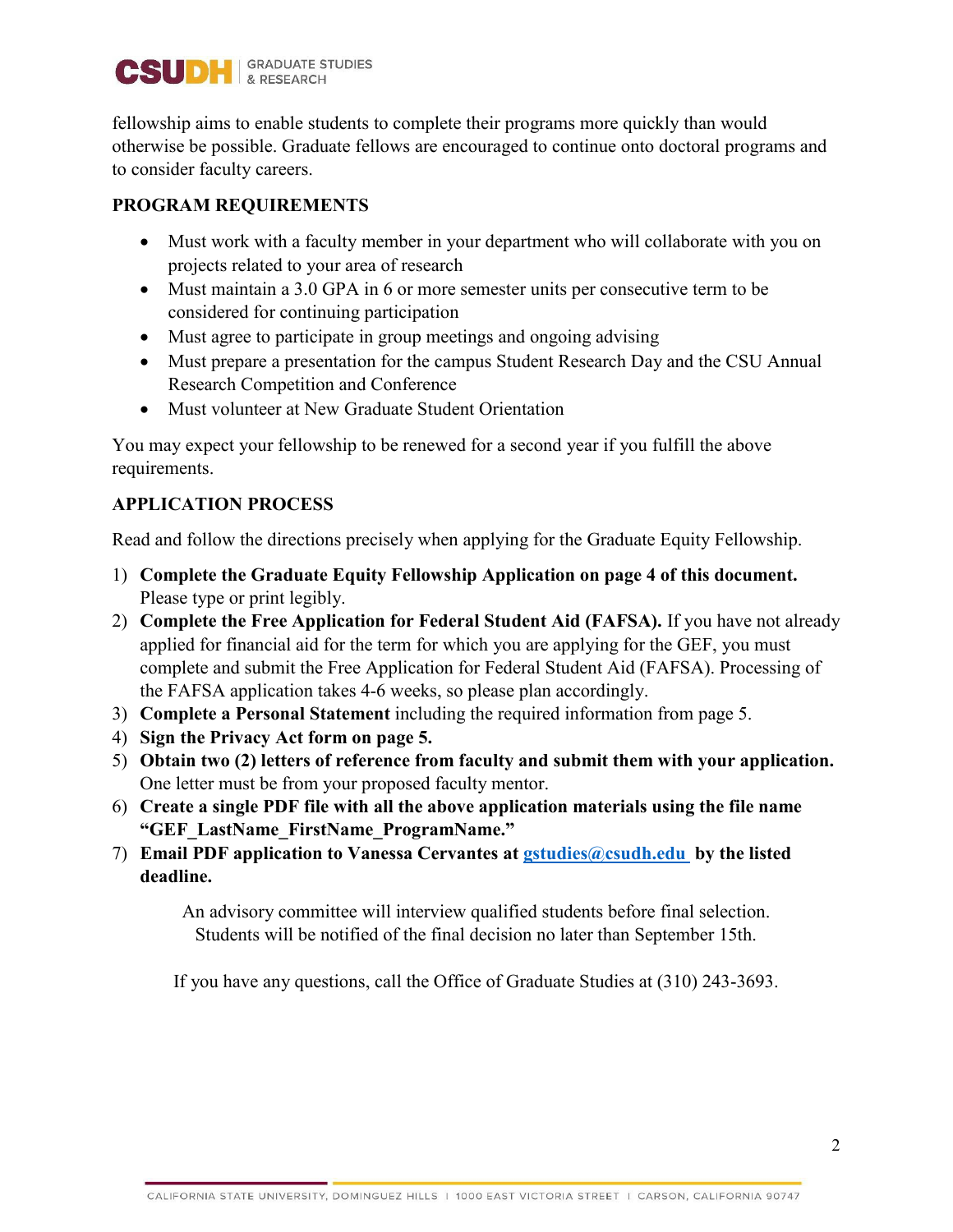## **GRADUATE EQUITY FELLOWSHIP APPLICATION CHECKLIST**

Please be sure that you have completed the following steps in the application process for the graduate fellowship. Please include this checklist with your application packet and email your application to **gstudies@csudh.edu** NO LATER THAN 11:59 PM on:

• **APRIL 15th, 2022 for Continuing Students** 

### • **AUGUST 31st, 2022 for New and Continuing Students**

|  | Graduate Equity Fellowship           | Complete the application on page 4.                  |  |  |
|--|--------------------------------------|------------------------------------------------------|--|--|
|  | Application                          | Please type or print legibly.                        |  |  |
|  | <b>Personal Statement</b>            | Complete a typed personal statement using            |  |  |
|  |                                      | instructions on page 5.                              |  |  |
|  | Privacy Act                          | Sign the Privacy Act form on page 5.                 |  |  |
|  |                                      |                                                      |  |  |
|  | Letters of Reference                 | Two (2) letters of reference from faculty are        |  |  |
|  |                                      | required, one letter written by the proposed faculty |  |  |
|  |                                      | mentor. Each respondent must fill out the form on    |  |  |
|  |                                      | page 6 to accompany their letter of reference.       |  |  |
|  | Free Application for Federal Student | Complete your FAFSA before the application           |  |  |
|  | Aid (FAFSA)                          | deadline.                                            |  |  |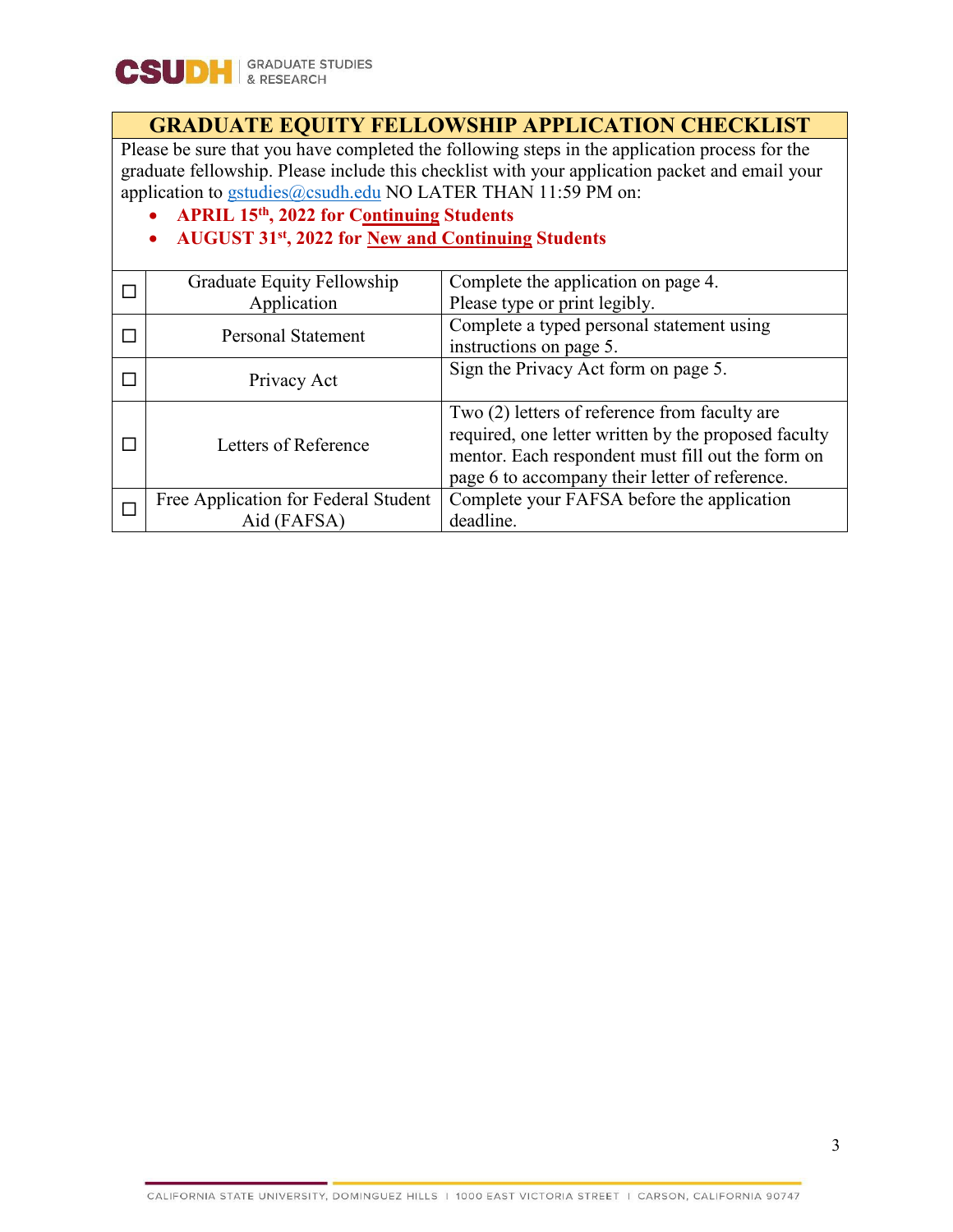

# **GRADUATE EQUITY FELLOWSHIP APPLICATION**

| <b>PART 1: PERSONAL INFORMATION</b>                                                                                                                                                                                                                                  |                                          |  |  |
|----------------------------------------------------------------------------------------------------------------------------------------------------------------------------------------------------------------------------------------------------------------------|------------------------------------------|--|--|
|                                                                                                                                                                                                                                                                      | Student I.D. #:                          |  |  |
|                                                                                                                                                                                                                                                                      |                                          |  |  |
| <b>CSUDH Enrollment Status:</b><br>New Student – Expected Start Term: Term & Year<br>$\Box$<br>Continuing Student – Expected Graduation Date: Term & Year<br>□                                                                                                       |                                          |  |  |
|                                                                                                                                                                                                                                                                      | Faculty Mentor:<br>Faculty Mentor Email: |  |  |
|                                                                                                                                                                                                                                                                      |                                          |  |  |
|                                                                                                                                                                                                                                                                      | <b>PART 2: HONORS AND SERVICE</b>        |  |  |
| Please list any awards that you have received or services that you have provided to your<br>community or college. Please list the organization or college, responsibilities, and recognition,<br>as well as the dates of involvement.<br>2. $\overline{\phantom{a}}$ |                                          |  |  |
| $\overline{\mathbf{3.}}$<br>4.                                                                                                                                                                                                                                       |                                          |  |  |
|                                                                                                                                                                                                                                                                      |                                          |  |  |
|                                                                                                                                                                                                                                                                      | <b>PART 3: EDUCATIONAL INFORMATION</b>   |  |  |
| Please list all colleges and universities that you have attended. Please list dates of attendance<br>and degrees awarded.<br>1.<br><u> 1989 - Johann Harry Harry Harry Harry Harry Harry Harry Harry Harry Harry Harry Harry Harry Harry Harry Harry</u>             |                                          |  |  |
| 2.                                                                                                                                                                                                                                                                   |                                          |  |  |
| 3.                                                                                                                                                                                                                                                                   |                                          |  |  |
| <b>PART 4: REFERENCES</b>                                                                                                                                                                                                                                            |                                          |  |  |
| Please list the two references from faculty submitting letters on your behalf. One reference<br>must be your prospective faculty mentor.<br>1.                                                                                                                       |                                          |  |  |
| Name                                                                                                                                                                                                                                                                 | Title/Institution                        |  |  |
| 2.<br>Name                                                                                                                                                                                                                                                           | Title/Institution                        |  |  |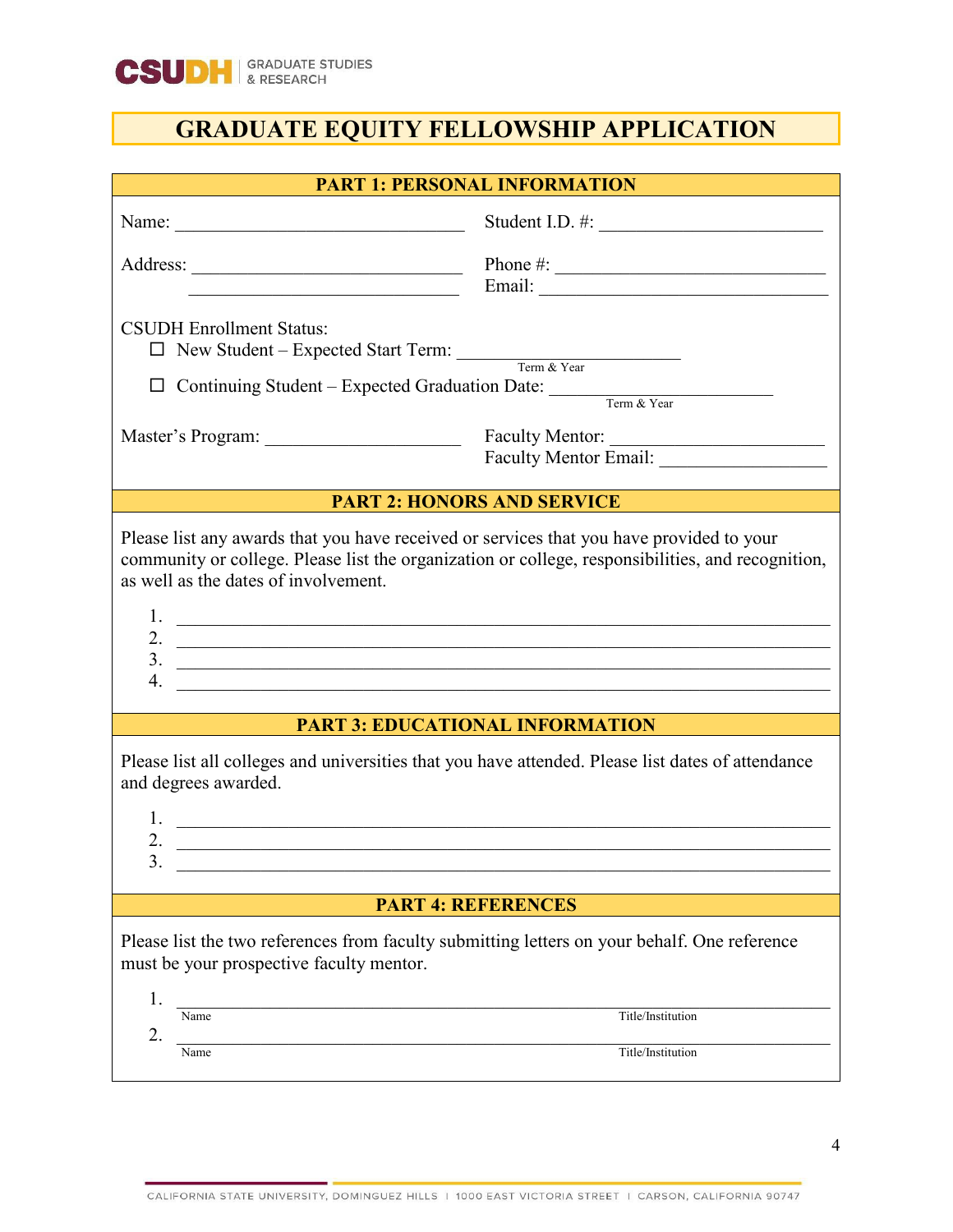

## **PERSONAL STATEMENT**

### **To be completed by applicant:** (please type)

Name: Craduate Program:

Please attach a typed personal statement that includes the following information:

- (1) Your professional goals.
- (2) Your commitment to pursuing doctoral education Note: Be sure to discuss both prior educational performance and goals
- (3) Why and how you meet the selection criteria for the Graduate Equity Fellowship.
- (4) Your research experience and/or topics of interest for future research.

## **PRIVACY ACT**

Contact: Office of Graduate Studies and Research Vanessa Cervantes *Senior Graduate Studies Program Specialist*

*The Family Education Right and Privacy Act of 1974*, as amended, provides an applicant with the right of future access to the contents of this recommendation form. The act also provides an applicant with an option of waiving this right but stipulates that no school or person can require an applicant to exercise the waiver as a condition for evaluating this application. I have read and understand the statement of conditions set by federal law concerning my rights of future access to this recommendation form.

### **Please sign and date the appropriate statement.**

 $\Box$  **I** hereby waive my right of future access to its contents and authorize the above-named person to provide California State University, Dominguez Hills with all appropriate evaluations and information that may be required in support of this application.

Signature: \_\_\_\_\_\_\_\_\_\_\_\_\_\_\_\_\_\_\_\_\_\_\_\_\_\_\_\_\_\_\_\_\_\_\_\_\_ Date: \_\_\_\_\_\_\_\_\_\_\_\_\_\_\_\_\_\_\_\_\_\_

 $\Box$  **I** do not waive my right of future access to its contents but authorize the above-named person to provide California State University, Dominguez Hills with a candid evaluation and other relevant information that may be required in support of this application.

Signature: <u>Date:</u> 2014